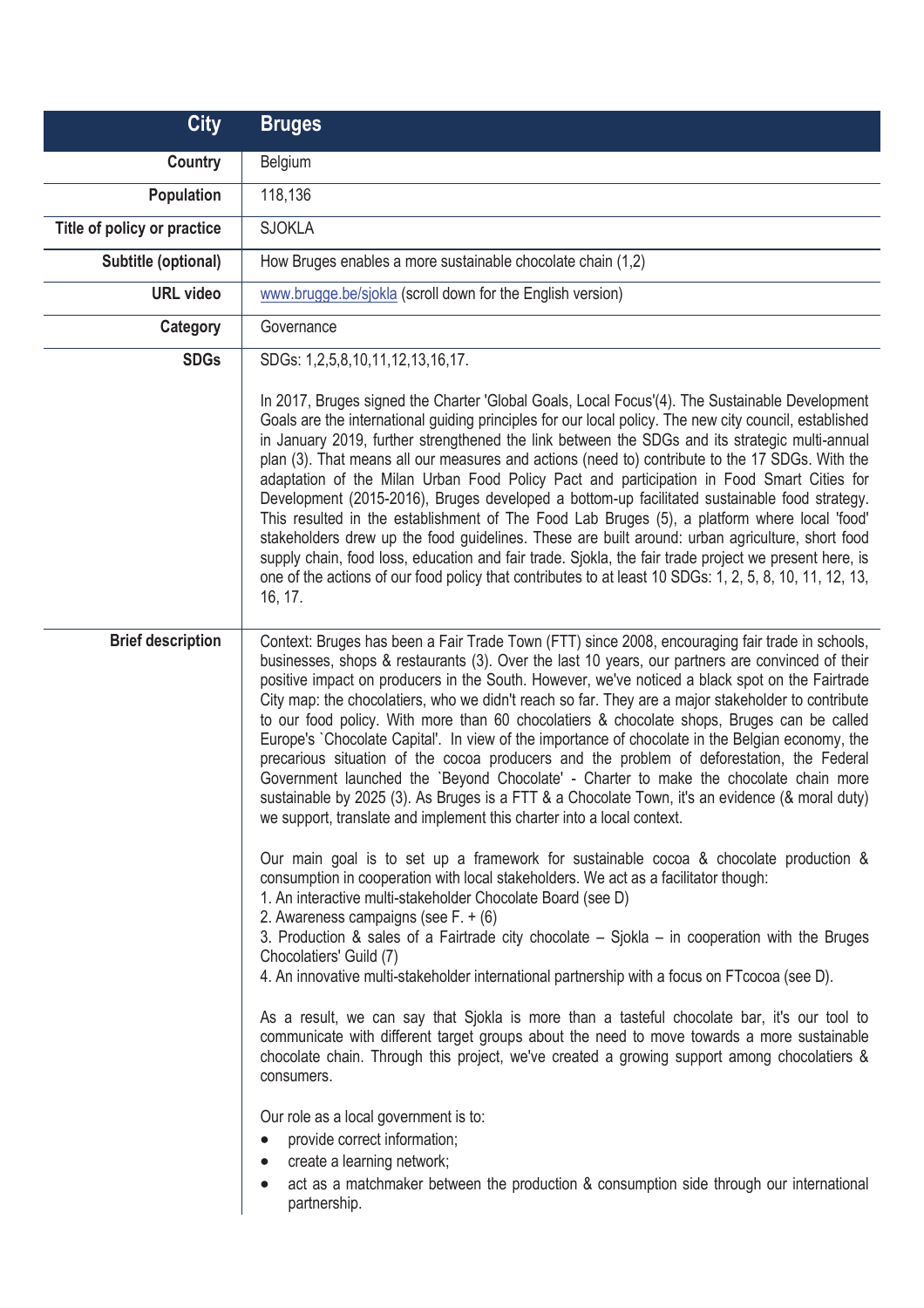|                                                           | The city council wants to play a pioneering role in this & share expertise.                                                                                                                                                                                                                                                                                                                                                                                                                                                                                                                                                                                                                                                                                                                                                                                                                                                                                                                                                                                                                                                                                                                                                                                                                                                                                                                                         |
|-----------------------------------------------------------|---------------------------------------------------------------------------------------------------------------------------------------------------------------------------------------------------------------------------------------------------------------------------------------------------------------------------------------------------------------------------------------------------------------------------------------------------------------------------------------------------------------------------------------------------------------------------------------------------------------------------------------------------------------------------------------------------------------------------------------------------------------------------------------------------------------------------------------------------------------------------------------------------------------------------------------------------------------------------------------------------------------------------------------------------------------------------------------------------------------------------------------------------------------------------------------------------------------------------------------------------------------------------------------------------------------------------------------------------------------------------------------------------------------------|
| Date of start and state                                   | 05/2018                                                                                                                                                                                                                                                                                                                                                                                                                                                                                                                                                                                                                                                                                                                                                                                                                                                                                                                                                                                                                                                                                                                                                                                                                                                                                                                                                                                                             |
| (ongoing/completed)                                       | Ongoing                                                                                                                                                                                                                                                                                                                                                                                                                                                                                                                                                                                                                                                                                                                                                                                                                                                                                                                                                                                                                                                                                                                                                                                                                                                                                                                                                                                                             |
| <b>Actors and stakeholders</b><br>involvement<br>Approach | The North-South Department of the city of Bruges promotes and coordinates this project together<br>with:<br>Other departments of Bruges to promote Sjokla as a city marketing product;<br>$\bullet$<br>Belcolade;<br>Chocolatiers, hotels and local shops for sales of Sjokla;<br>Food Lab Bruges, NGO's Fair Trade Belgium & Oxfam Worldshop for campaigning, promo &<br>education;<br>Guiding Union;<br>Fair Trade Africa, VVSG, Enabel for partner search support<br>Regional government West-Flanders for financial support of the partnership.<br>Launch interactive chocolate board (NGO's, chocolatiers, suppliers): analyse and discuss<br>obstacles, good practices and actions for a more sustainable chocolate chain;                                                                                                                                                                                                                                                                                                                                                                                                                                                                                                                                                                                                                                                                                    |
|                                                           | Awareness campaigns aimed at both production and consumption through information,<br>demonstrations, workshops, chocolate walking tours<br>Cooperation agreement;<br>Create & sale of Sjokla, a FT city-chocolate;<br>Develop a sustainable chocolate-based global partnership in the South;<br>Sharing of the lessons learned & evaluation.                                                                                                                                                                                                                                                                                                                                                                                                                                                                                                                                                                                                                                                                                                                                                                                                                                                                                                                                                                                                                                                                        |
| Innovation                                                | Our practice provides an innovative approach in different ways:<br>Bruges is the first city (in Europe) that has its own Fair Trade Certified chocolate bar,<br>$\bullet$<br>created in cooperation with local chocolatiers.<br>Our chocolate bar is not only tasteful, it's the catalyst for change in the Bruges chocolate<br>$\bullet$<br>production and sale: it raises awareness among chocolatiers and consumers.<br>Sjokla is a positive instrument to promote fair and ethical trade in our city. Putting the local<br>$\bullet$<br>and authentic craftsmanship of our artisanal chocolatiers in the picture, it should curb the<br>rise of 'fake chocolate' in Bruges.<br>Sjokla means enabling an innovative fair trade production.<br>This practice embraces a multi-stakeholder cooperation (chocolatiers, suppliers, local<br>entrepreneurs, Ngo's & CVO's, knowledge institutions) in the way we produce, sell and<br>promote Sjokla & how we are building this global partnership with a tangible, hands-on<br>approach.<br>We use fair trade as a lever to reinforce governance, for example: setting up of a network to<br>$\bullet$<br>exchange knowledge, specific initiatives to enable scaling up, webinars, etc.<br>We set up a framework for Fairtrade cooperation involving various stakeholders (cocoa<br>$\bullet$<br>farmers, producers, chocolate suppliers, chocolatiers & consumers). |
| Impact                                                    | Since Bruges is a Fair Trade Town, it's obvious we choose Fairtrade Certified Chocolate. We can't<br>measure the direct impact of our Fairtrade (FT) Sjokla on the cocoa cooperation, but we do know<br>what's behind the label and which impact it has on vulnerable populations like cocoa producers.<br>Knowing that a cocoa farmer only earns 0,67 cents a day, we need to do more to ensure him a<br>living income. FT International charted this precarious situation: the chocolate industry need to<br>invest in & produce more sustainable chocolate. FT cocoa producers not only get a guaranteed<br>minimum price, they also get a premium pay: an additional amount that they invest in their<br>production and community. FT premium:<br>- 45% investments in producer organizations;<br>- 12% services for the communities;                                                                                                                                                                                                                                                                                                                                                                                                                                                                                                                                                                           |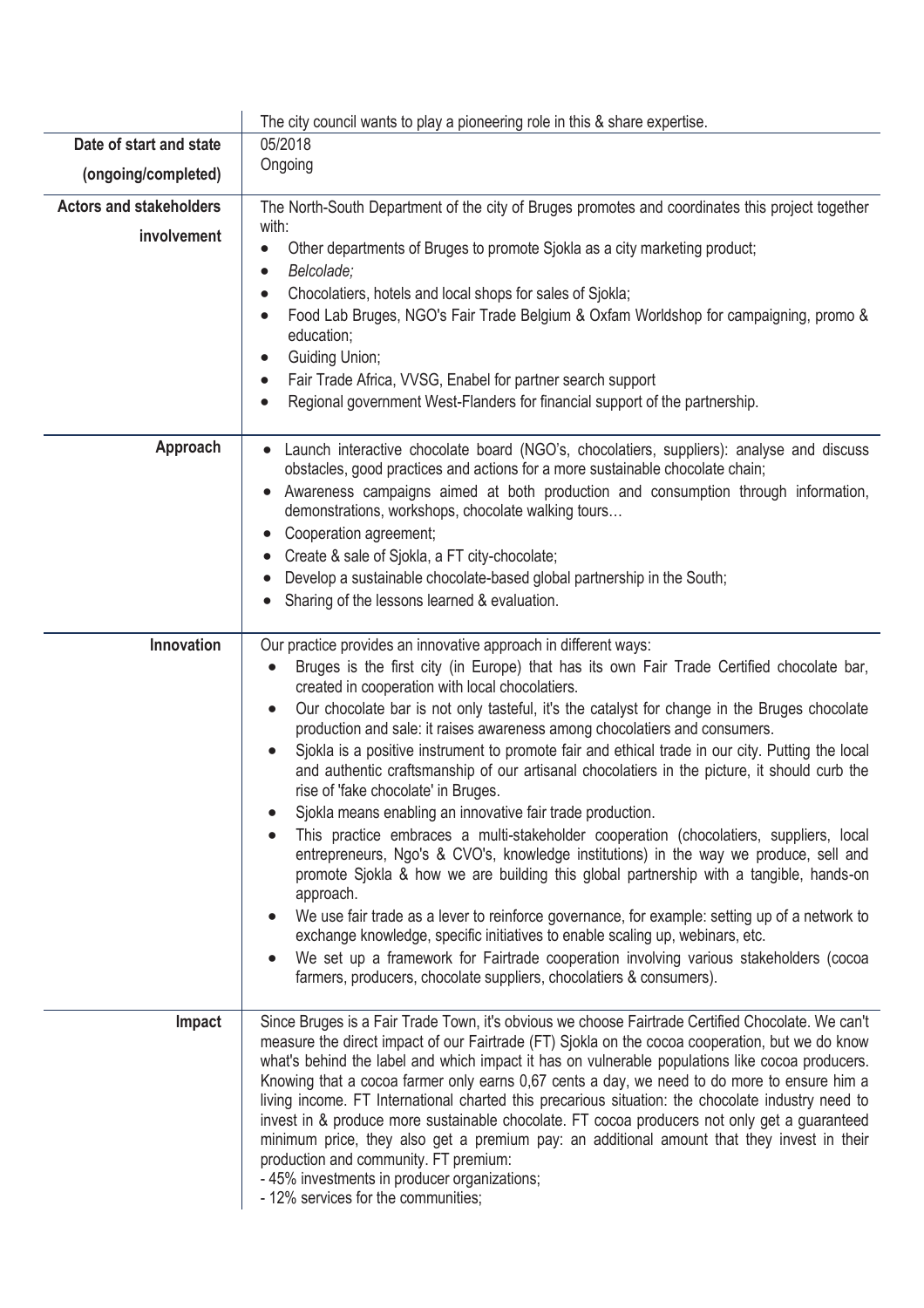|                              | - 43% services for the producers.                                                                                                                                                                                                                                                                                                                                                                                                                                                                                                                                                                                                                                                                                                                                                                                                                                                                                                                                                                                                                                                                                                                           |
|------------------------------|-------------------------------------------------------------------------------------------------------------------------------------------------------------------------------------------------------------------------------------------------------------------------------------------------------------------------------------------------------------------------------------------------------------------------------------------------------------------------------------------------------------------------------------------------------------------------------------------------------------------------------------------------------------------------------------------------------------------------------------------------------------------------------------------------------------------------------------------------------------------------------------------------------------------------------------------------------------------------------------------------------------------------------------------------------------------------------------------------------------------------------------------------------------|
|                              | Feedback shows that citizens and participating chocolatiers are positive about the FT chocolate<br>(good quality and nice packaging, that refers to the city of Bruges and the story of both cocoa<br>farmer and chocolatier). The Bruges Chocolatiers' Guild wants to donate a part of the proceeds<br>from the sale to the cocoa producers with whom they will collaborate in the global partnership. In<br>the future, we will examine if this project (launch of Sjokla & development of a global partnership)<br>has made the Bruges citizens more aware about the fair trade opportunities.                                                                                                                                                                                                                                                                                                                                                                                                                                                                                                                                                           |
| <b>Inclusion</b>             | Thematic inclusion: As Fairtrade is one of the spearheads of our local food strategy, the Dept. of<br>Environment and the Bruges Food Lab support this project. Depts. of Local economy<br>(Chocolatiers & local shops), city marketing (product & city placement), Tourism (guided tours,<br>hotels, conference meetings) are partners.                                                                                                                                                                                                                                                                                                                                                                                                                                                                                                                                                                                                                                                                                                                                                                                                                    |
|                              | Territorial inclusion:<br>All the facets of this project - awareness raising & communication, cooperation methods, the<br>design, production, certification & sales of Sjokla - can be carried out to similar cities who:<br>implement a Fairtrade/sustainable (food)policy;<br>$\bullet$<br>develop a city marketing product;<br>$\bullet$<br>are dealing with a negative impact of tourism on their local economy;<br>search a direct link with private sector & NGO's &/or a local government in the south.                                                                                                                                                                                                                                                                                                                                                                                                                                                                                                                                                                                                                                              |
|                              | It's possible to share & adapt Bruges approach for:<br>translating global policy (SDGs) into local actions;<br>$\bullet$<br>making the side effects of chocolate more visual and tangible;<br>$\bullet$<br>finding alternatives to both chocolatiers and consumers;<br>$\bullet$<br>broaden up the support for sustainable goods among different target groups;<br>$\bullet$<br>multi-stakeholder cooperation with private partners, knowledge institutions, civil<br>$\bullet$<br>organizations and other governments.                                                                                                                                                                                                                                                                                                                                                                                                                                                                                                                                                                                                                                     |
|                              | This project was/is inspiring for Enabel (Belgian policy for international development), VVSG<br>(association of Flemish cities and municipalities), the French speaking regional government of<br>Luxembourg & the International Fair Trade Towns Movement.<br>Social inclusion: see E.                                                                                                                                                                                                                                                                                                                                                                                                                                                                                                                                                                                                                                                                                                                                                                                                                                                                    |
| <b>Adversity coefficient</b> | In the Chocolate Board we faced 3 main obstacles:                                                                                                                                                                                                                                                                                                                                                                                                                                                                                                                                                                                                                                                                                                                                                                                                                                                                                                                                                                                                                                                                                                           |
|                              | 1. Authenticity: Bruges has more than 60 chocolate shops and chocolatiers. Not all of them sell<br>good quality chocolates (imported chocolates are sold at very high or very low prices). The<br>artisanal chocolatiers are concerned about this evolution. They want to preserve the quality of the<br>'Belgian chocolate' & the craftsmanship of the chocolatiers.<br>2. Transparency: The chocolatiers had a lot of questions about the traceability, quality and<br>labeling of sustainable chocolate. Representatives of NGO's like Fair Trade Belgium & Oxfam<br>Worldshop gave them a first insight into this matter. Chocolate companies Belcolade - Puratos (an<br>(inter)national chocolate company) and Cocoa Lab (knowledge institution specialized in quality<br>research of cocoa), countered their prejudices about the inferior quality of sustainable chocolates.<br>3. Price and varieties: The chocolatiers want to use sustainable chocolate, but the impact on price<br>is a stumbling stone. The chocolatiers depend on the (sustainable) product range of their suppliers<br>(Belcolade, Barry Callebout), which is rather limited. |
|                              | Joining the Sjokla-project was a first step to take away some of their prejudices & barriers. The<br>quality of chocolate is fine, there is transparency about the FT label, price/premium. The city of<br>Bruges puts the local craftsmanship of chocolatiers back in the spotlights through Sjokla, walking<br>tours, FTcity map (3). In 1 year, 11.000 Sjokla-bars are sold.                                                                                                                                                                                                                                                                                                                                                                                                                                                                                                                                                                                                                                                                                                                                                                             |